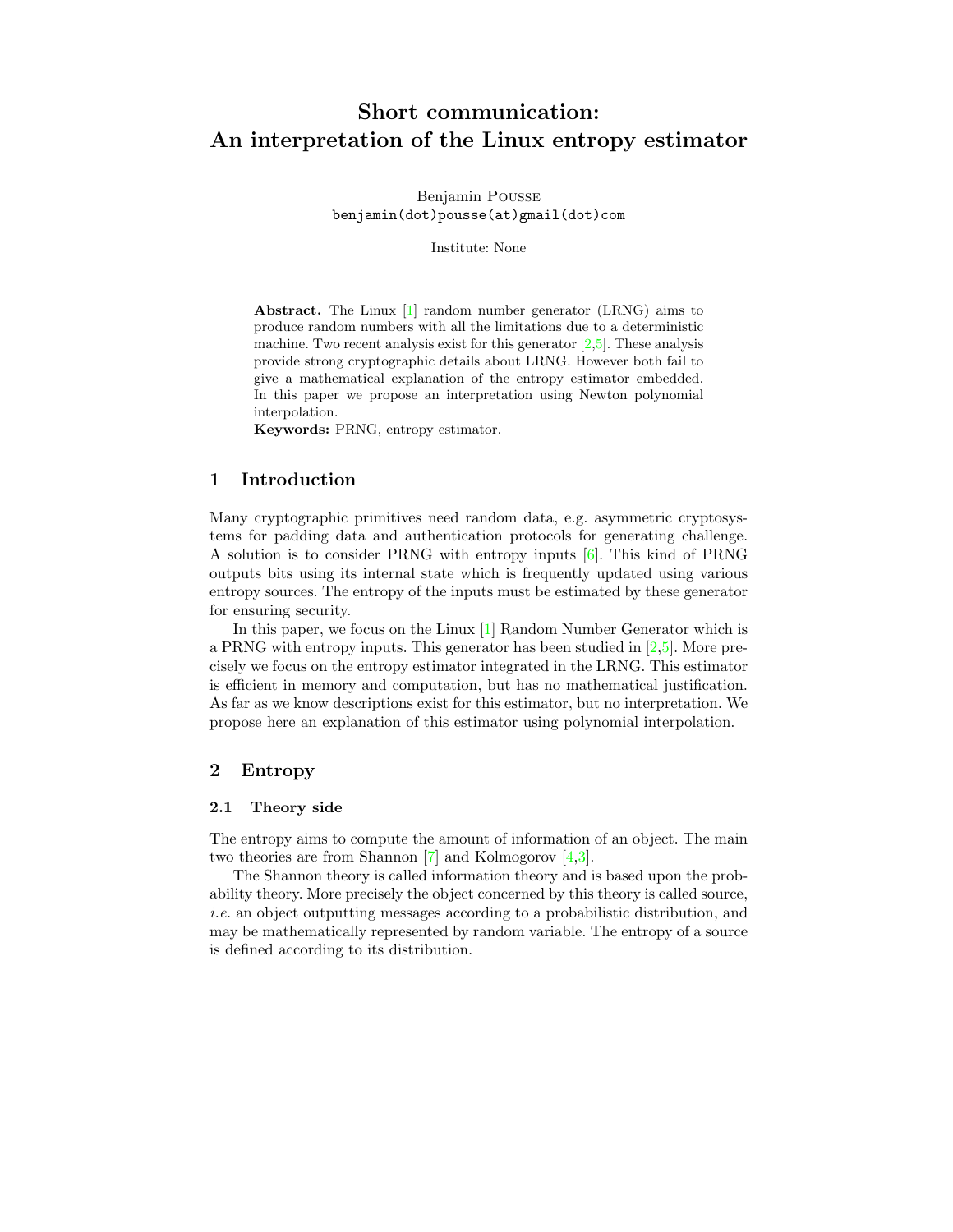In the other hand the Kolmogorov theory is called algorithmic information theory and is based upon the theory of computation. The object of the theory are messages themselves. The complexity of a message relies to the minimum length of a program producing this message. The main drawback of this theory is that the complexity of a message is not computable in practice.

Both theories have drawbacks:

- $-$  The Shannon theory needs to know the probability distribution of a source  $a$ priori. In other words the source may be well-known before the computation of its entropy. For example to achieve the compression of a message with the Shannon theory, the first step is to read entirely the message to compute statistical distribution of each character.
- The Kolmogorov complexity of a message is not computable. In practice approximations are computed and may have significant interest.

#### 2.2 Practice side

Various entropy sources exist. They can be divided in two types: hardware source and software source.

Hardware sources are based upon a physical process such as electronic noise, cosmic ray and quantum phenomena. These sources are well studied and each agrees with a well defined probability distribution.

Software sources are based upon "unpredictable" data generated by the execution of software. These sources acts according to the actions of the user, the operating system, etc. As a consequence these sources can not be modeled using probability distribution a priori, i.e. these entropy sources have to be analyzed while they are used.

# 3 The Linux entropy estimator

#### <span id="page-1-0"></span>3.1 The code

The LRNG is implemented in the file drivers/char/random.c in the Linux kernel<sup>[\[1\]](#page-8-0)</sup>. The following code is part of the function  $add\_timer\_randomness$  and implements the entropy estimator.

CODE

```
1 delta = sample.jiffies - state->last_time;
2 \times 2 state->last_time = sample.jiffies;
3
4 delta2 = delta - state->last_delta;
5 state->last_delta = delta;
6
7 delta3 = delta2 - state->last_delta2;
\frac{1}{8} state->last_delta2 = delta2;
9
_{10} | if (delta < 0)
```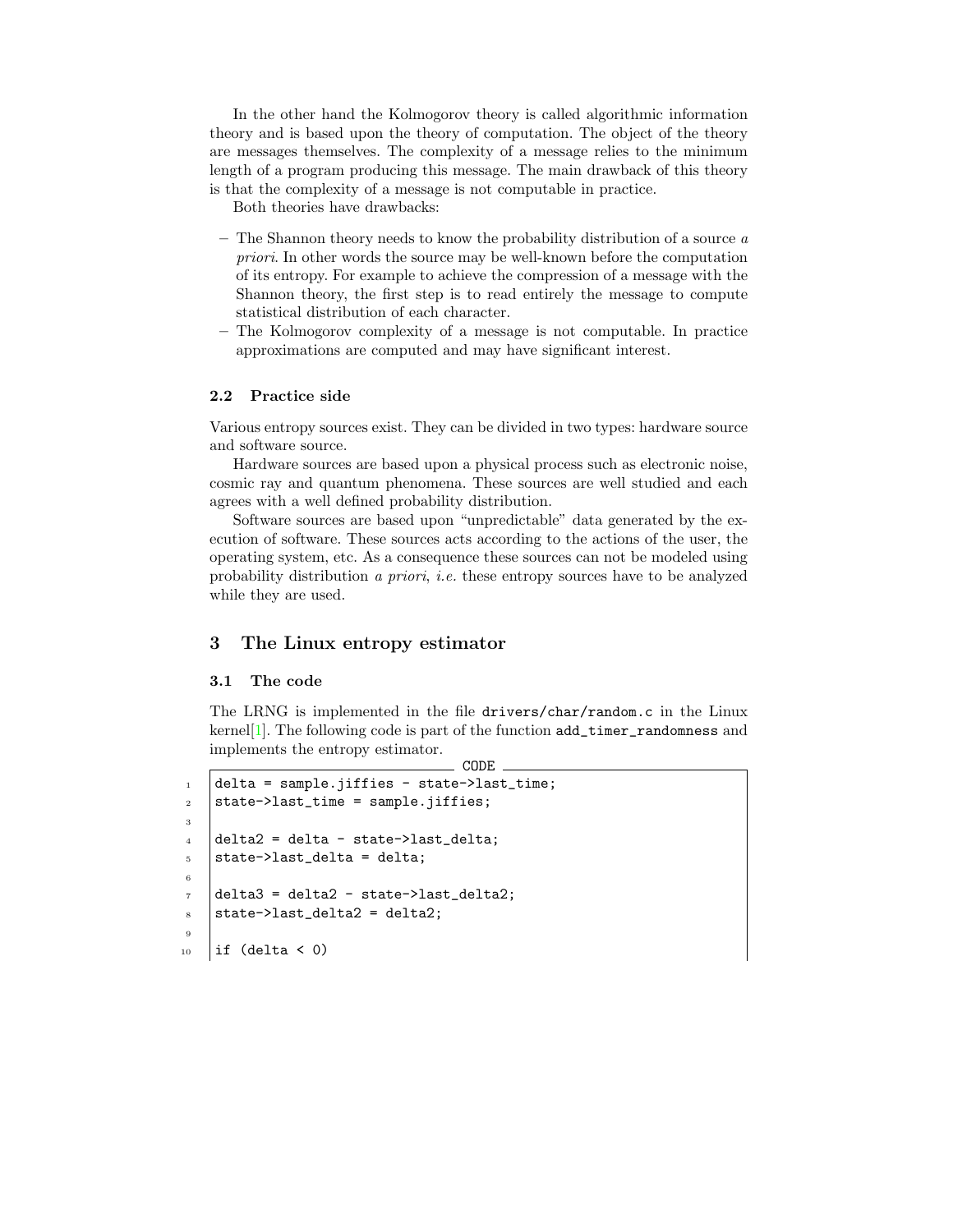```
11 delta = -delta;
_{12} | if (delta2 < 0)
13 delta2 = -delta2;
_{14} if (delta3 < 0)
15 delta3 = -delta3;
_{16} | if (delta > delta2)
17 delta = delta2;
_{18} | if (delta > delta3)
_{19} delta = delta3;
20
_{21} /*
22 * delta is now minimum absolute delta.
23 * Round down by 1 bit on general principles,
_{24} | * and limit entropy estimate to 12 bits.
_{25} */
26 credit_entropy_bits(&input_pool,
\begin{array}{|l|} \hline \text{min}{\hbox{1}} & \text{min}{\hbox{1}} & \text{min}{\hbox{1}} & \text{min}{\hbox{1}} \\\hline \end{array}
```
We explain variables and functions :

- sample.jiffies is the timing of the event being proceeded.
- state is a structure containing the previous value of sample.jiffies, delta and delta2.
- min\_t (defined in include/linux/kernel.h) first cast its second and third arguments to the type presents in first argument, and then computes the minimum of these two values.
- fls (defined in include/asm\_generic/bitops/fls.h) means "Find Last (most-significant) bit Set". The less-significant bit is numbered 1. In other word

$$
fls(x) = \begin{cases} 0 & \text{if } x = 0\\ \lfloor \log_2(x) \rfloor + 1 & \text{otherwise} \end{cases}
$$

This estimator is efficient as it requires only subtractions and to stock three variables.

## <span id="page-2-0"></span>3.2 Description

We describe the estimator as in [\[2\]](#page-8-1) including the last modification as presented in [\[5\]](#page-8-2). The LRNG estimates the amount of entropy of an event as a function of its timing only. Let  $t_n$  denote the timing of event n. Define

$$
\left\{ \begin{matrix} \delta_n^1=t_n-t_{n-1} \\ \delta_n^2=\delta_n^1-\delta_{n-1}^1 \\ \delta_n^3=\delta_n^2-\delta_{n-1}^2 \end{matrix} \right.
$$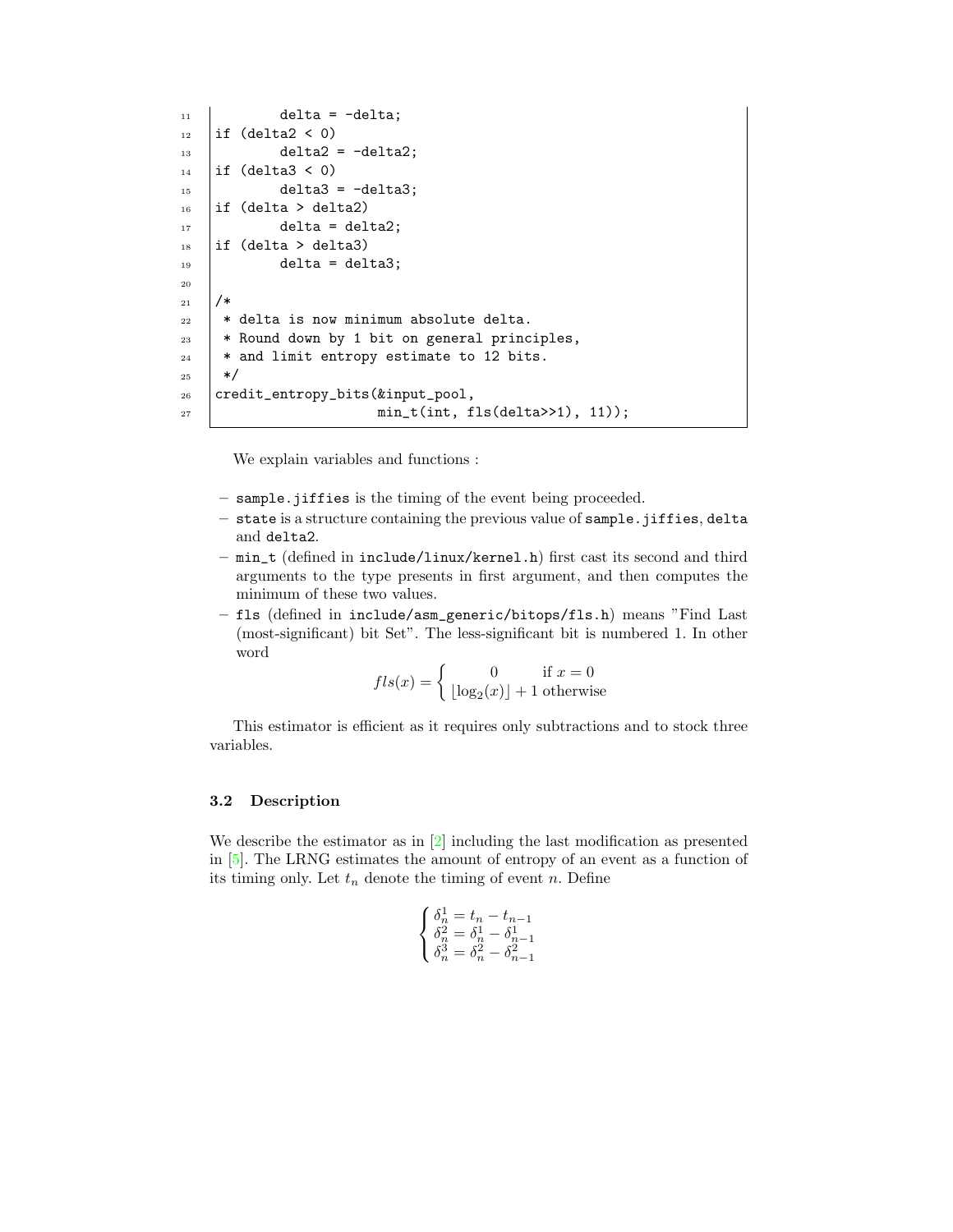Also define  $MIN_n = \min(|\delta_n^1|, |\delta_n^2|, |\delta_n^3|)$ . The entropy of event n, denoted  $ent_n$ , is estimated by

$$
ent_n = \begin{cases} 0 & \text{if } MIN_n \le 1\\ \left\lfloor \log_2 \left( MIN_n \right) \right\rfloor \text{ if } 2 \le MIN_n \le 2^{12}\\ 11 & \text{otherwise} \end{cases}
$$

In other words  $ent_n$  is the logarithm in base 2 of  $MIN_n$  bounded by 0 and 11.

# 4 Polynomial interpolation

We recall some background on polynomial interpolation. We don't give references on this topic as this theory is well-known and is presented in many mathematical books for student.

#### 4.1 Problematic

Interpolation is part of numerical analysis. It aims to construct new data points from a discrete set of known data points. Polynomial interpolation is a specific method based upon polynomial to construct the new data points.

**Definition 1.** Consider  $a < b$  two integers and  $(x_a, y_a), (x_{a+1}, y_{a+1}), \ldots, (x_b, y_b)$  $b - a + 1$  points where  $x_i$  and  $y_i$  are real numbers for  $i = a \ldots, b$ . A polynomial P interpolates the points  $(x_a, y_a), \ldots, (x_b, y_b)$  if  $P(x_i) = y_i$  for  $i = a, \ldots, b$ .

P may be constructed using linear algebra. In particular the following theorem is fundamental :

Theorem 1. With the previous notations, there exists an unique polynomial P with degree at most b−a which interpolates the points  $(x_a, y_a), \ldots, (x_b, y_b)$ . This polynomial is called the interpolating polynomial of these points.

### 4.2 Newton polynomial interpolation

Polynomial interpolation may be solved using various methods. We recall briefly the Newton's method. Usually this method is exposed considering the first point  $(x_a, y_a)$  as a privileged point. For simplicity in the document we choose to privilege the last point  $(x_b, y_b)$ . This alternative is sometimes called backward Newton polynomial interpolation.

First we define the divided differences:

Definition 2. With the previous notations, the backward divided differences are defined as

$$
\begin{cases}\n[y_i] := y_i & \text{for } i = a, \dots, b \\
[y_{i+j}, \dots, y_i] := \frac{[y_{i+j}, \dots, y_{i+1}] - [y_{i+j-1}, \dots, y_i]}{x_{i+j} - x_i} & \text{for } j = 1, \dots, b-a, \ i = a, \dots, b-j\n\end{cases}
$$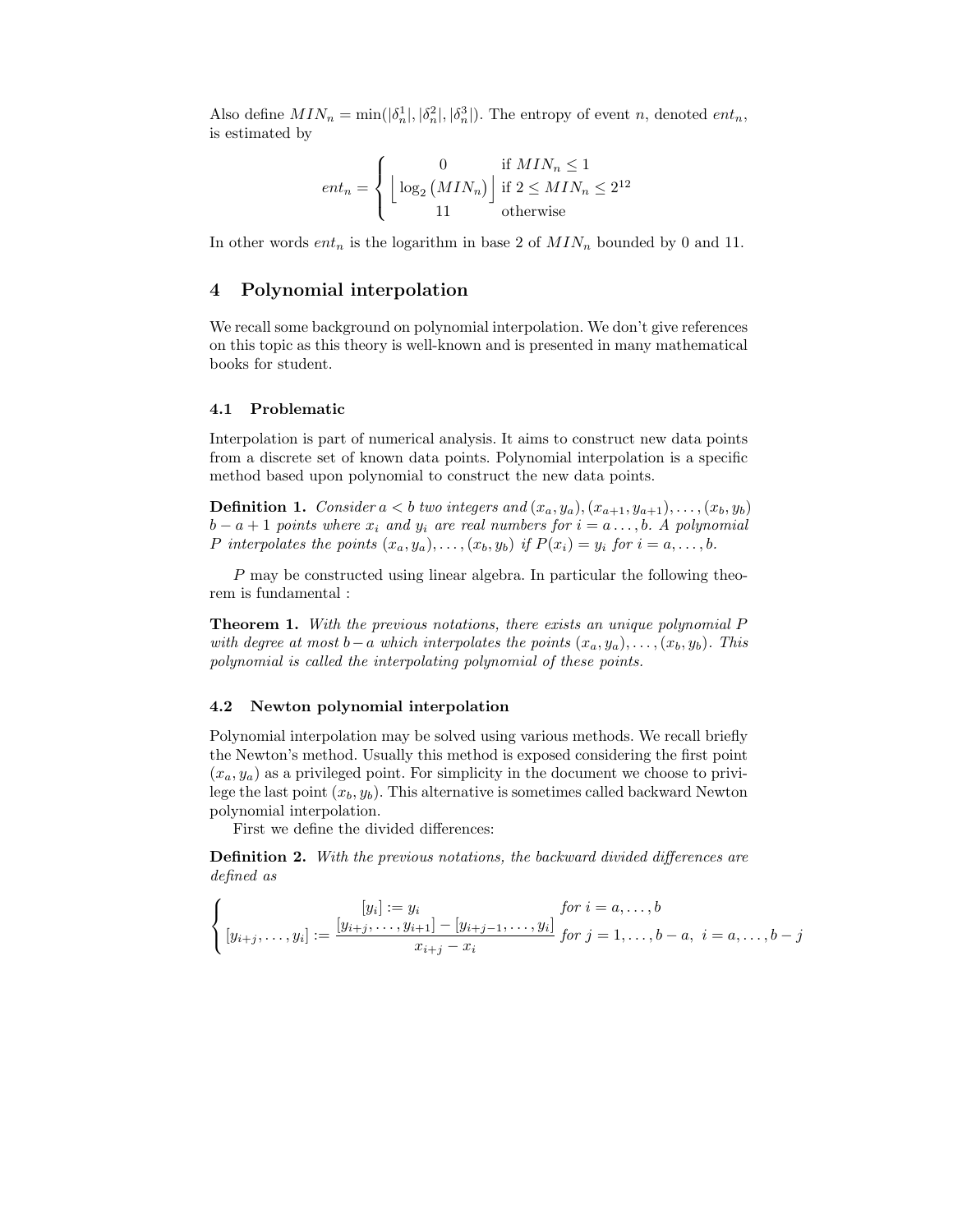Then the interpolating polynomial may be expressed using divided differences:

Proposition 1. With the previous notations, the interpolating polynomial of the points  $(x_a, y_a), \ldots, (x_b, y_b)$  is

$$
N_a^b(x) := \sum_{i=0}^{b-a} [y_b, \dots, y_{b-i}] \prod_{j=0}^{i-1} (x - x_{b-j})
$$

## 4.3 Example

Consider the points  $P_0 = (1, 5), P_1 = (4, 7), P_2 = (6, 4), P_3 = (9, 2).$  The divided differences are:

$$
\begin{aligned}\n\boxed{x_0 = 1 \quad |[y_0] = 5} \\
\boxed{x_1 = 4 \quad |[y_1] = 7} \\
\boxed{[y_1, y_0] = \frac{2}{3}} \\
\boxed{[y_2, y_1, y_0] = -\frac{13}{30}} \\
\boxed{[y_2, y_1] = -\frac{3}{2}} \\
\boxed{[y_3, y_2, y_1, y_0] = \frac{3}{40}} \\
\boxed{[y_3, y_2, y_1] = \frac{1}{6}} \\
\boxed{[y_3, y_2] = -\frac{2}{3}} \\
\boxed{[y_3, y_2] = -\frac{2}{3}}\n\end{aligned}
$$

The corresponding interpolating polynomial are:

– when considering points  $P_2$  and  $P_3$ :

$$
N_2^3(x) = 2 - 2/3(x - 9)
$$

– when considering points  $P_1, P_2$  and  $P_3$ :

$$
N_1^3(x) = 2 - 2/3(x - 9) + 1/6(x - 9)(x - 6)
$$

– when considering points  $P_0, P_1, P_2$  and  $P_3$ :

$$
N_0^3(x) = 2 - 2/3(x - 9) + 1/6(x - 9)(x - 6) + 3/40(x - 9)(x - 6)(x - 4)
$$

These polynomial are presented in Figure [1.](#page-5-0)

## 4.4 When data points are equidistributed

We consider equidistributed points. More precisely, there exists  $h > 0$  such that  $x_i - x_{i-1} = h$  for  $i = a+1, \ldots, b$ . In this case the interpolating polynomial has a simpler expression.

First we introduce the notation  $\Delta$ :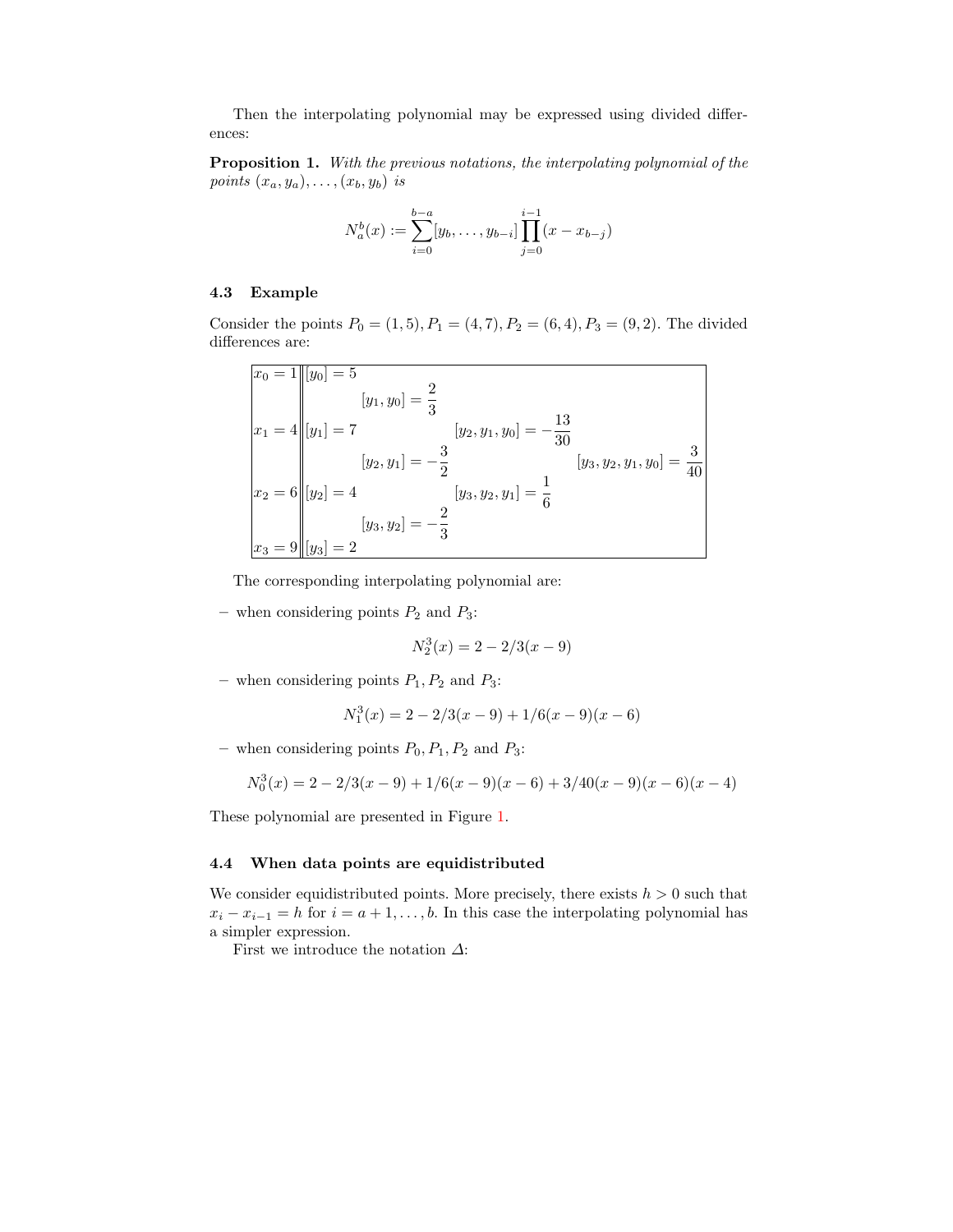

<span id="page-5-0"></span>**Definition 3.** Let  $(u_n)_{n\in\mathbb{N}}$  be a numerical sequence. The following notations are defined recursively:

$$
- \Delta^{0}(u_{n}) := u_{n} \text{ for } n \in \mathbb{N}.
$$
  

$$
- \Delta^{i}(u_{n}) := \Delta^{i-1}(u_{n}) - \Delta^{i-1}(u_{n-1}) \text{ for } i \in \mathbb{N}^{*}, n \geq i.
$$

Remark that in the literature the notation  $\nabla$  is sometimes used for these differences as they are defined backward.

Using these differences the following lemma allows to simplify the divided differences:

Lemma 1. With the previous notations and considering the data points equidistributed, for  $k = a, \ldots, b$  and  $i = 0, \ldots, k - a$ :

$$
[y_k, \ldots, y_{k-i}] = \frac{\Delta^i(y_k)}{h^i i!}
$$

**Proof:** Let  $a \leq k \leq b$ . The relation is proven recursively on *i*.

– The case  $i = 0$  is easy by definition of the divided differences and the notation  $\Delta$  and using the convention  $h^0 = 1$  and  $0! = 1$ .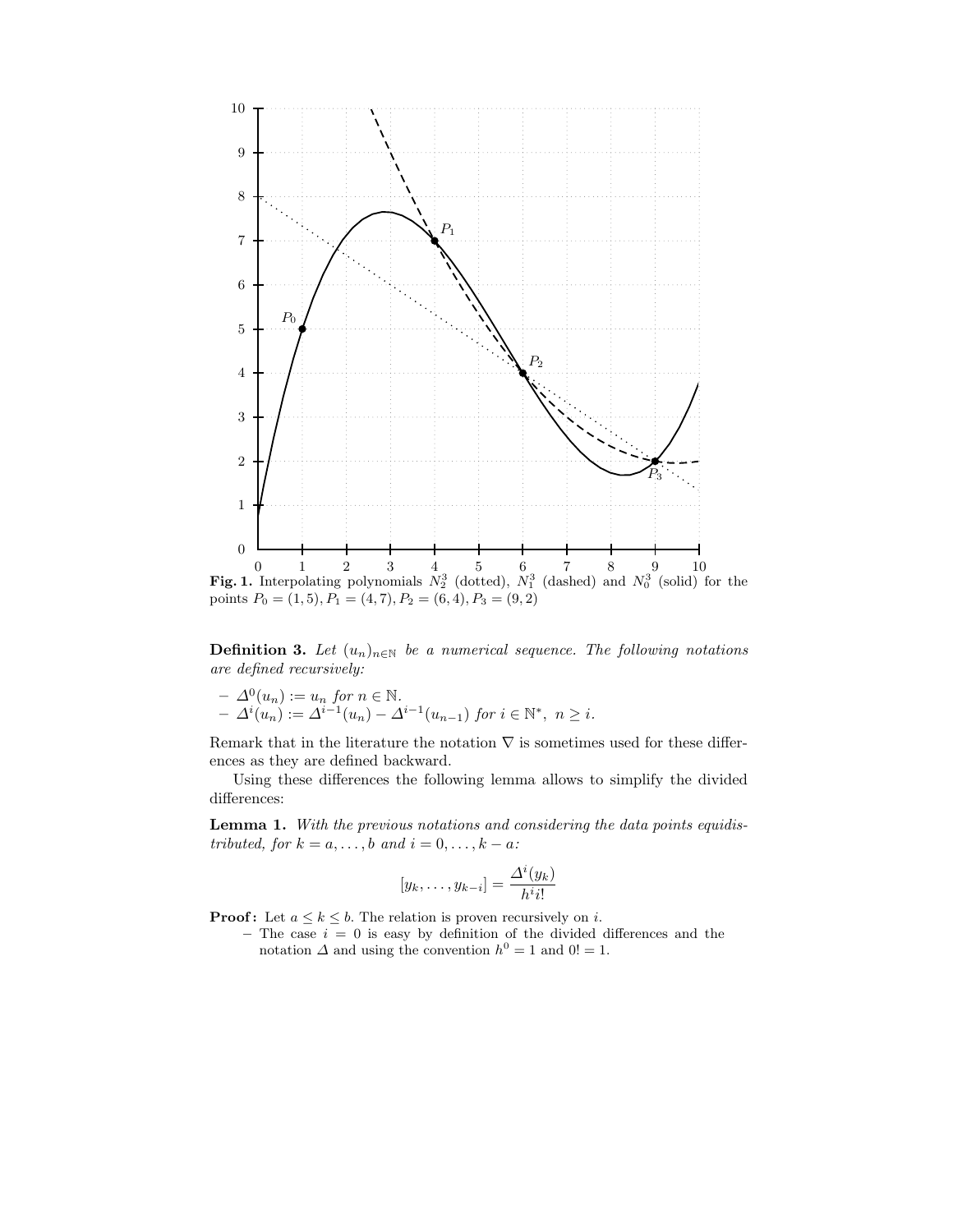– Suppose the relation verified for  $i < k - a$ . Then:

$$
[y_k, \dots, y_{k-(i+1)}] = \frac{[y_k, \dots, y_{k-i}] - [y_{k-1}, \dots, y_{k-(i+1)}]}{x_k - x_{k-(i+1)}} \\
 \frac{\Delta^i(y_k)}{\Delta^i y_k} - \frac{\Delta^i(y_{k-1})}{h^i y_k!} = \frac{\Delta^i(y_k) - \Delta^i(y_{k-1})}{h^{i+1}(i+1)!} \\
 \frac{\Delta^i(y_k)}{\Delta^i y_k} - \frac{\Delta^i(y_k) - \Delta^i(y_k)}{h^{i+1}(i+1)!} = \frac{\Delta^i(y_k) - \Delta^i(y_k)}{h^{i+1}(i+1)!}
$$

As a consequence the interpolating polynomial has a simpler expression:

Proposition 2 (Newton Backward Divided Difference Formula). Using the previous notations and considering the data points equidistributed, the interpolating polynomial  $N_a^b$  evaluated at the point  $x_b + sh$  with  $s \in \mathbb{R}$  is:

$$
N_a^b(x_b + sh) = \sum_{i=0}^{b-a} \frac{s(s+1)\dots(s+i-1)}{i!} \Delta^i(y_b)
$$

Finally the following corollary stands:

Corollary 1. With the previous notations and considering the data points equidistributed, the interpolating polynomial  $N_a^b$  evaluated at the point  $x_b + h$  is:

<span id="page-6-0"></span>
$$
N_a^b(x_b + h) = \sum_{i=0}^{b-a} \Delta^i(y_b)
$$

#### 4.5 Interpolation error

Interpolation theory leads to consider the following question: if the known data points are constructed using a given function f, i.e.  $y_i = f(x_i)$  for  $i = a, \ldots, b$ , how good is approximated f by the interpolating polynomial? Interpolation error is introduced to answer:

**Definition 4.** With the previous notations and assuming the existence of a function f such that  $f(x_i) = y_i$  for  $i = a, \ldots, b$ , the interpolation error is defined as the distance between the evaluation of the function f and the evaluation of the interpolating polynomial. More precisely for x in the domain of  $f$ :

$$
e_a^b(x) := |f(x) - N_a^b(x)|
$$

# 5 Link between the Linux entropy estimator and interpolation polynomial

#### 5.1 Discussion on entropy

As presented in Section [2](#page-0-0) the Linux entropy estimator has to evaluate the entropy of the source on-the-fly. According to this constraint the Kolmogorov complexity seems the best approach.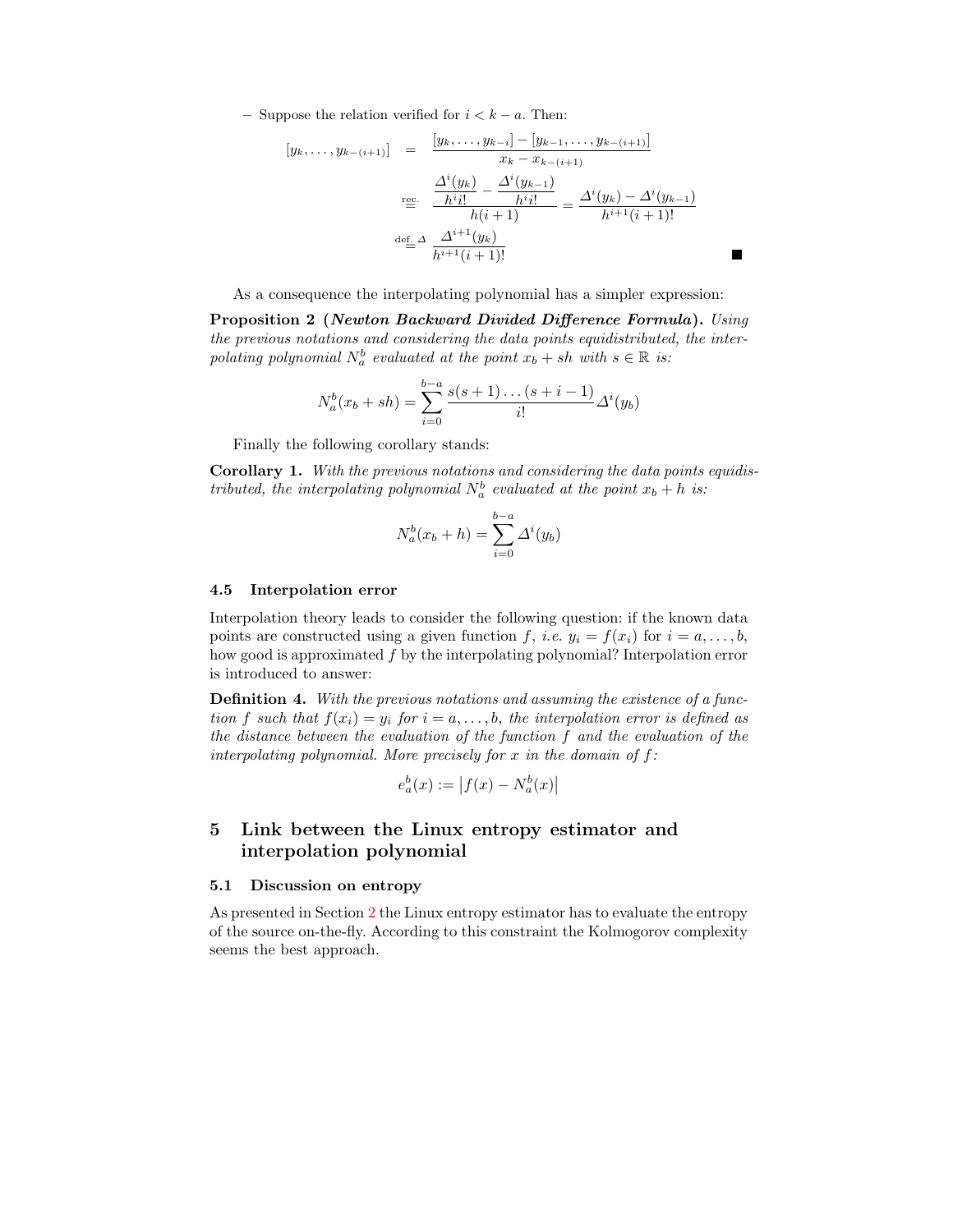Informally the entropy can be interpreted as the unpredictability (randomness) of a sequence. Even if this don't rely to the formal definition of entropy, this idea may be an acceptable simplification.

The unpredictability of a sequence can be evaluated by answering the following question: given a finite set of data, is it possible to guess the next value? This question leads to consider interpolation as a solution. This idea is implemented in the Linux entropy estimator.

#### 5.2 The link

As presented in Section [3.2](#page-2-0) the Linux entropy estimator computes the amount of entropy of an event as a function of its timing. We consider each event and its timing as a couple  $(n,t_n)$ . Then an estimation of entropy can be computed considering the interpolation error: when a new event  $(n,t_n)$  occurs, does it agree with the pattern of previous values? In other words, how large is  $e_{n-1-i}^{n-1}(n)$  for various value of i? Let evaluate these values. As the data points are equidistributed, we have using Corollary [1:](#page-6-0)

$$
e_{n-1-i}^{n-1}(x_n) = |y_n - N_{n-1-i}^{n-1}(x_{n-1} + h)|
$$
  
= 
$$
\left| \underbrace{y_n}_{\Delta^0(y_n)} - \Delta^0(y_{n-1}) - \Delta^1(y_{n-1}) - \dots - \Delta^i(y_{n-1}) \right|
$$
  

$$
\Delta^1(y_n)
$$
  
= 
$$
|\Delta^{i+1}(y_n)|
$$

Using this relation the variable  $MIN_n = \min(|\delta_n^1|, |\delta_n^2|, |\delta_n^3|)$  defined in Section [3.2](#page-2-0) can be interpreted as

$$
MIN_n = \min\left(|\Delta^1(t_n)|, |\Delta^2(t_n)|, |\Delta^3(t_n)|\right)
$$
  
= 
$$
\min\left(e_{n-1}^{n-1}(n), e_{n-2}^{n-1}(n), e_{n-2}^{n-1}(n)\right)
$$

In other words the Linux entropy estimator evaluates the entropy of an event by this process:

- Consider the three interpolating polynomials based upon the last three events.
- Compute the three interpolation errors according to the new event.
- Take the minimum of these errors.
- Compute the logarithm in base 2 of this minimum (bounded by 0 and 11).

## 6 Conclusion

This short paper presents the first (as far as we know) interpretation of the Linux entropy estimator. Polynomial interpolation allows to understand the estimator.